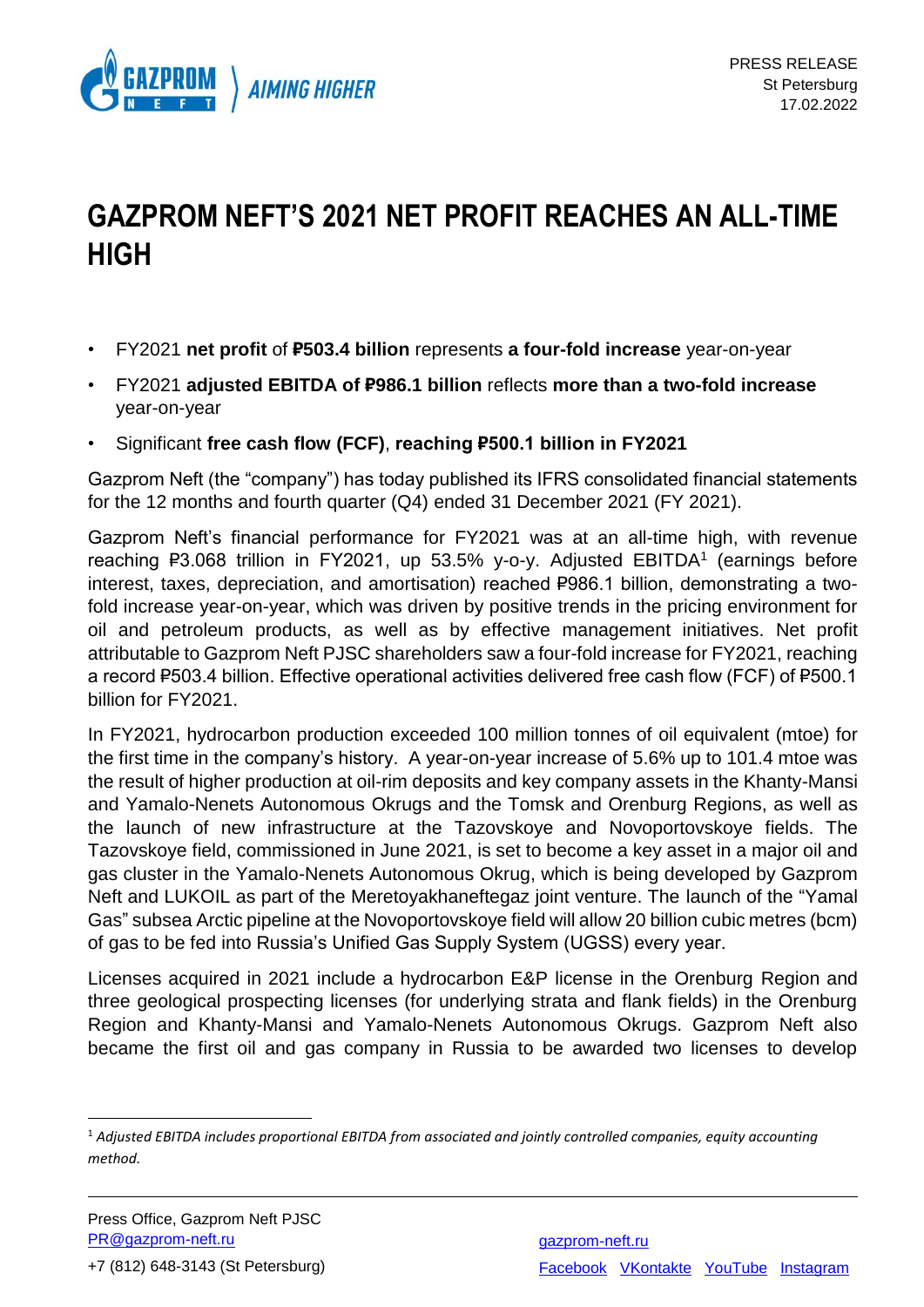E&P technologies for prospecting for hard-to-recover reserves in the Khanty-Mansi Autonomous Okrug.

Annual refining volumes at Gazprom Neft's own and joint-venture refineries also saw a record growth of 7.8%, reaching 43.5 million tonnes. This growth was supported by recovering demand following the gradual lifting of COVID-19 restrictions, and the commissioning of the Euro+ complex at the Moscow Refinery.

In 2021, Gazprom Neft sold more than 26 million tonnes of petroleum products through premium sales channels, up 12.9% year-on-year. The gradual lifting of COVID-19 restrictions helped increase average daily sales per filling station by 9.3% to 18.55 tonnes per day, with motor fuel (gasoline and diesel) sales up 11.4% year-on-year. Recovering passenger traffic and improving market environment delivered significant growth in aviation fuel and bitumen sales, up 36.9% and 34.7%, respectively, year-on-year. Lubricant sales increased 6.5% yearon-year.

Throughout 2021, Gazprom Neft continued to implement its long-term strategy. Sustainable development remains a key focus of the strategy and the quality of the company's disclosure on climate initiatives was confirmed by Gazprom Neft's leading position in the CDP rating. Gazprom Neft continues to develop projects aimed at reducing environmental impact in production and refining, including, specifically, by improving environmental characteristics in fuel production. The company is also focused on developing partnerships in sustainable development and is working alongside aviation industry leaders to develop sustainable aviation fuel (SAF) with minimal carbon footprint as part of the Eurasian SAF-Alliance. In 2021, Gazprom Neft secured its first ₽30 billion ESG-linked credit facilities to support environmental modernisation projects at its Omsk Refinery.

## **Commenting on FY2021 results, Alexander Dyukov, Chairman of the Management Board of Gazprom Neft, said:**

"In 2021, the company reached the 100 mtoe milestone for the first time in its history, having doubled production within ten years. This was one of the key targets we had set ourselves as part of the company's long-term strategy. We also see opportunities for further production growth in 2022 and beyond.

Recovering demand for oil, as well as a swift and effective response to the changing market environment, helped us deliver a record performance.

These results have also allowed us to increase dividend payments. The Board of Directors has recommended dividend payments in the amount of ₽40 per ordinary share for 9M 2021, which is another all-time high. Going forward, we intend to continue paying interim dividends.

We continue to develop new exploration and production projects in response to growing demand for oil and petroleum products. The company is also implementing a wide range of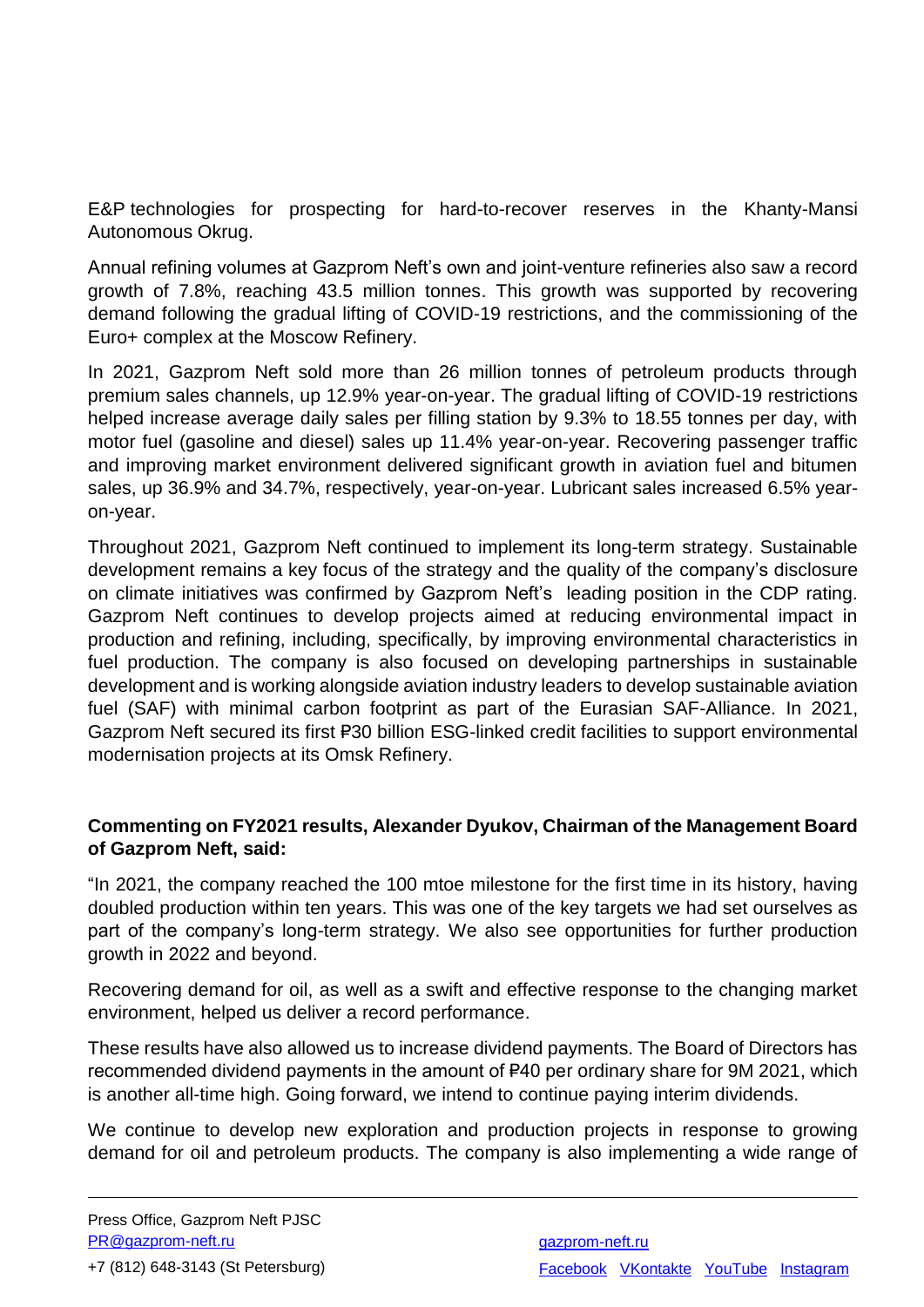initiatives aimed at reducing our carbon footprint – both from our own operations and activities of businesses in other sectors of the economy. As one example, we plan to implement a major pilot carbon capture and storage (CCS) project in the Orenburg Region."

| 4Q      | 3Q      | $\Delta$ , % |                                                                          | <b>12 MONTHS</b> |           | $\Delta$ , % |
|---------|---------|--------------|--------------------------------------------------------------------------|------------------|-----------|--------------|
| 2021    | 2021    |              |                                                                          | 2021             | 2020      |              |
| 906,892 | 823,790 | 10.1         | Revenue (P millions)                                                     | 3,068,442        | 1,999,620 | 53.5         |
| 258,187 | 241,322 | 7.0          | EBITDA (P millions)                                                      | 891,797          | 415,375   | 114.7        |
| 285,520 | 266,008 | 7.3          | Adjusted EBITDA (P millions)                                             | 986,127          | 485,203   | 103.2        |
| 19.44   | 19.15   | 1.5          | $$/$ boe                                                                 | 17.87            | 9.48      | 88.5         |
| 146,477 | 139,734 | 4.8          | Profit attributable to<br>Gazprom Neft PJSC<br>shareholders (P millions) | 503,445          | 117,699   | >200         |
| 278,946 | 275,526 | 1.2          | Cash flow from operations (P<br>millions)                                | 941,923          | 517,057   | 82.2         |
| 115,653 | 179,938 | (35.7)       | Free cash flow (P millions)                                              | 500,090          | 103,531   | >200         |
| 0.18    | 0.32    | (44.4)       | Net debt / EBITDA                                                        | 0.18             | 1.32      | (86.4)       |

## **FINANCIAL HIGHLIGHTS**